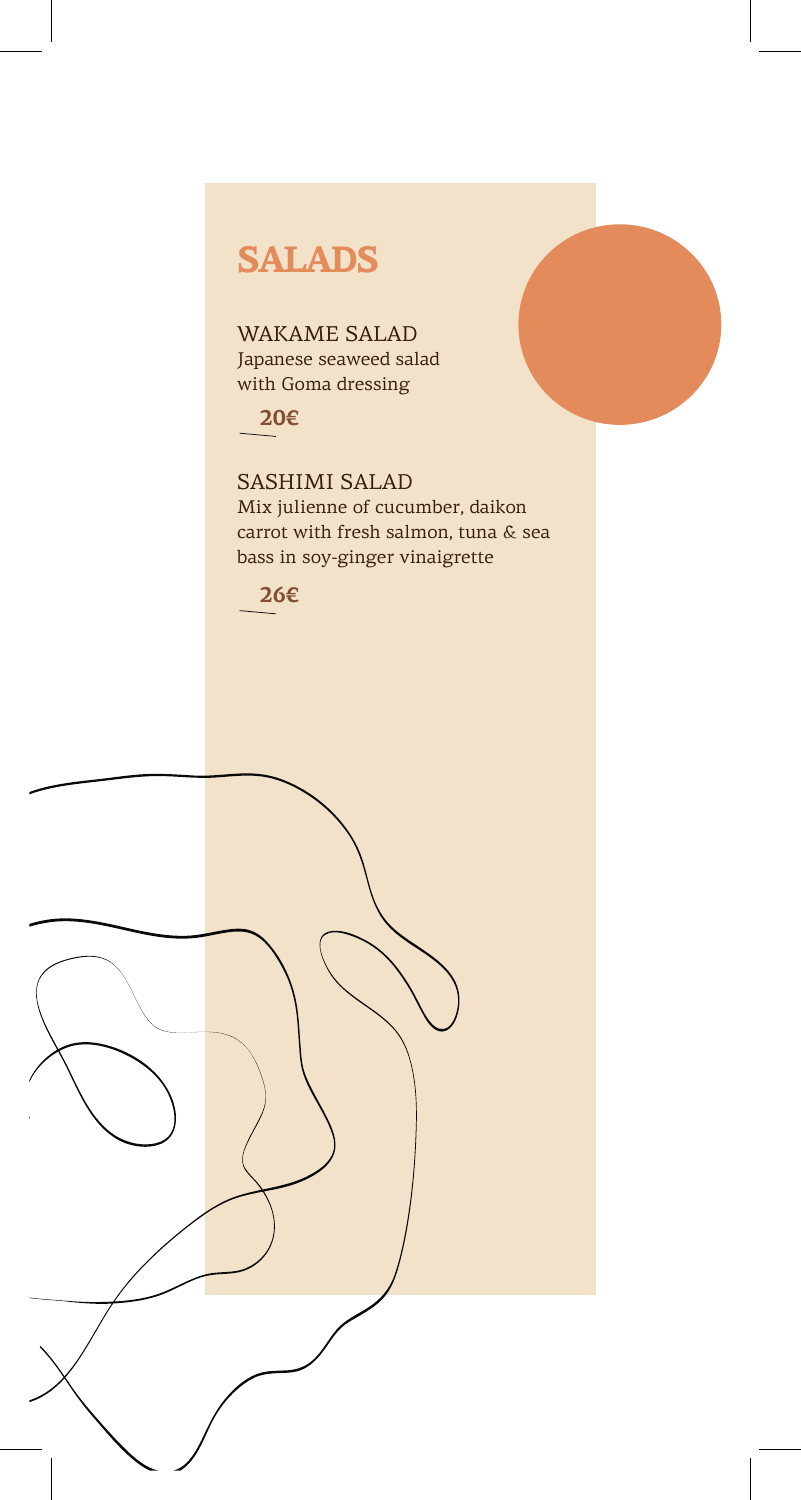#### **APPETIZERS**

EDAMAME Boiled soya beans or spicy soya beans

**11€**

TEMPURA SHRIMPS Shrimps\* tempura with Japanese soy dressing & ginger

**28€**

BAO ΒUNS Duck leg confit & mango chutney **29€**

YELLOWTAIL HAMACHI SASHIMI Yellowtail slices with ponzu dressing, garlic pure & fresh jalapeno slices

**45€**

MEDITERRANEAN CARPACCIO Seabass carpaccio with sea urchin, rice vinaigrette, lime & chives

**47€**

WAGYU BEEF TATAKI Seared premium wagyu beef cut into thin slices, dressed with ponzu and butter Τruffle sauce

**98€**

TUNA TARTARE

Fresh tuna cubes, avocado, chilli lime, sesame & fresh herbs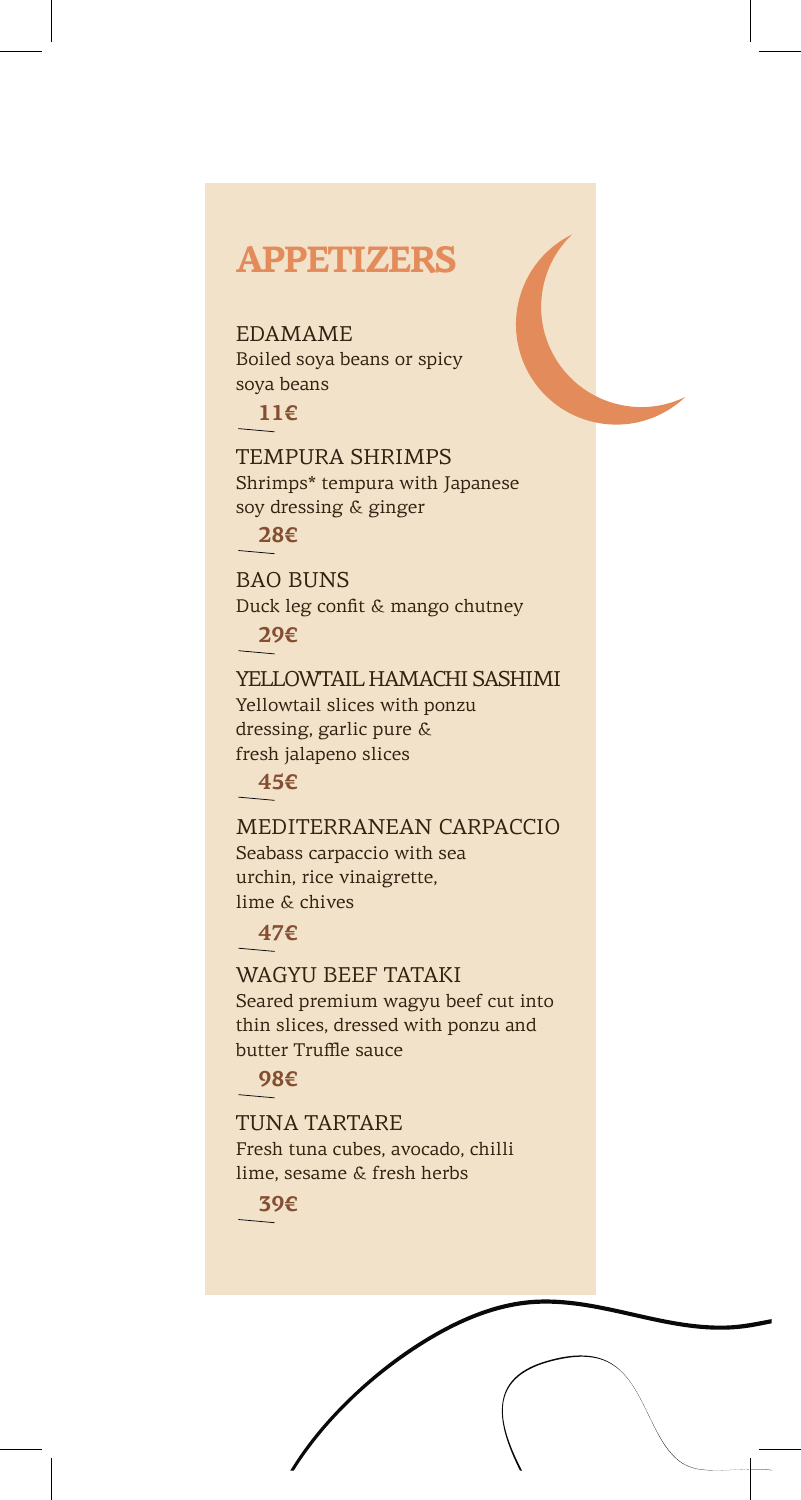## **HOSOMAKI | CLASSIC MAKI ROLLS**

VEGETARIAN MAKI Avocado, carrots, cucumber

**14€**

TUNA MAKI Tuna, avocado, cucumber

**19€**

SALMON MAKI Salmon, avocado

**19€**

SUZUKI MAKI Sea bass, spring onion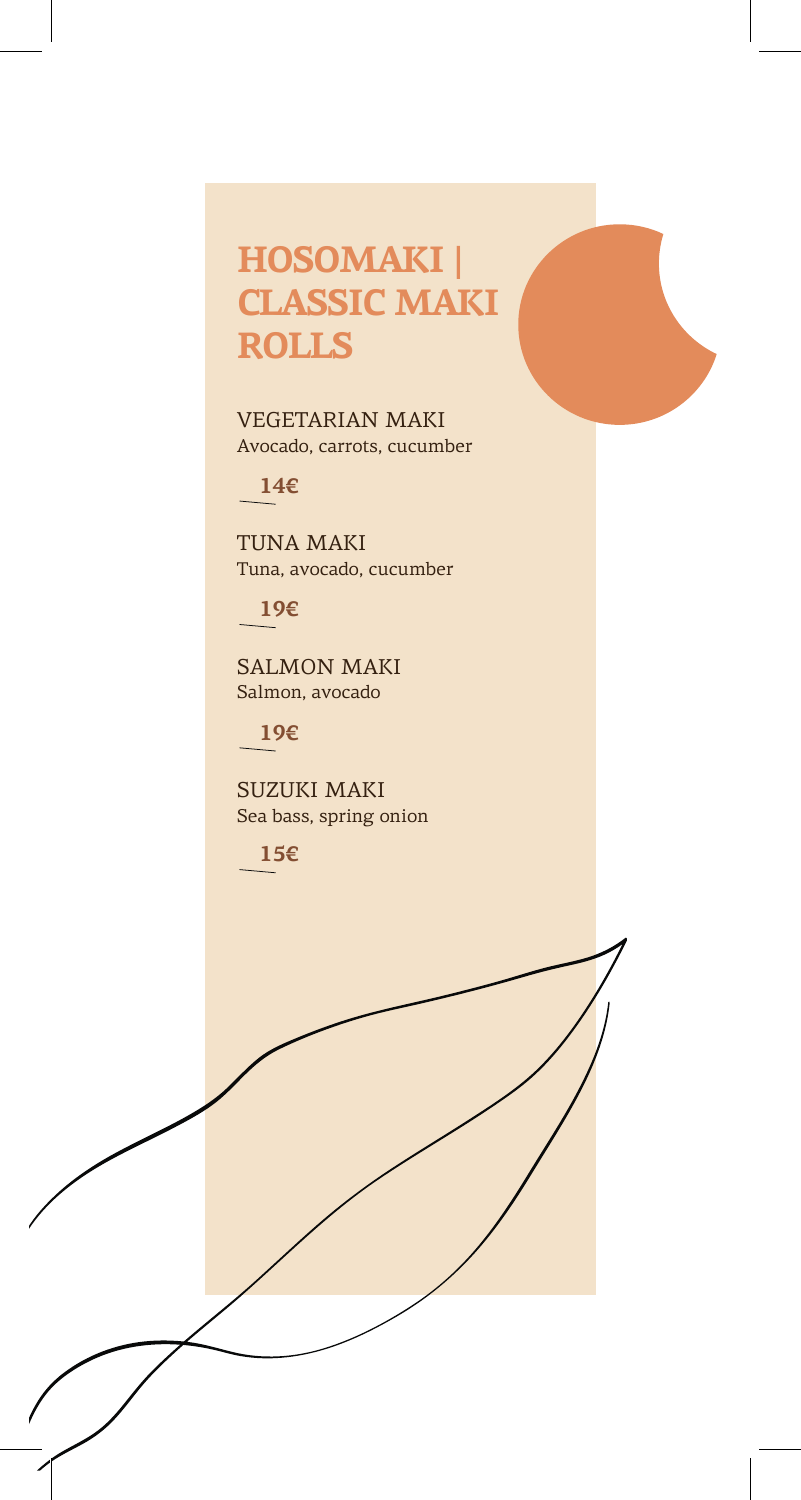## **URAMAKI | INSIDE OUT ROLLS | 8 PCS**

PHILADELPHIA ROLL Salmon, cream cheese, black tobiko

**26€**

SPICY TUNA ROLL Spicy tuna tartar, chilly, wasabi sesame

**29€**

EBI TEMPURA ROLL Shrimp tempura, Japanese mayo & tobiko orange

**32€**

CALIFORNIA ROLL Snow crab, avocado, cucumber, sesame

**33€**

SPECIAL VEGETARIAN ROLL Asparagus, avocado, mango, cucumber, ginger gari & sesame seeds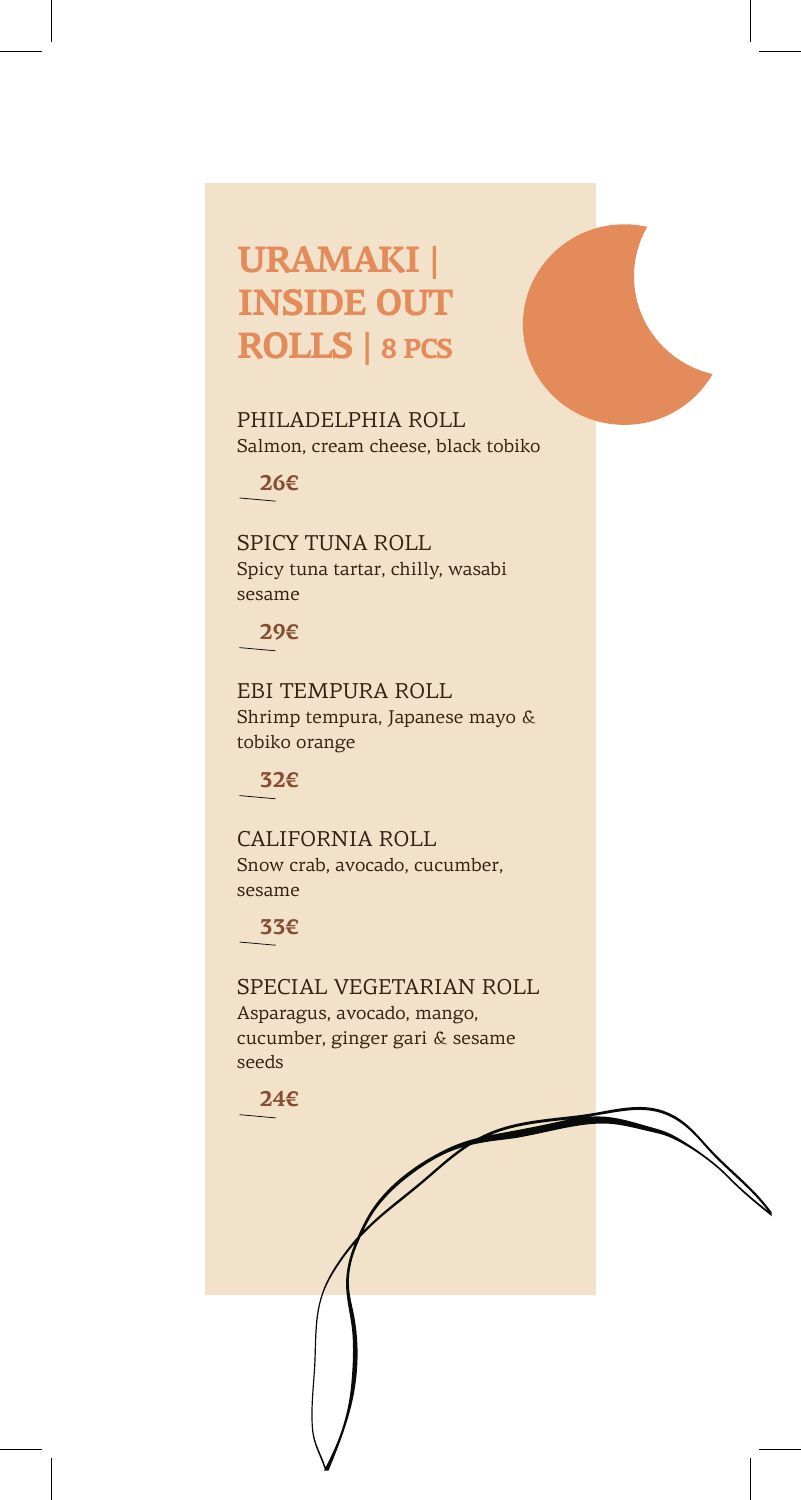## **HOUSE SPECIAL ROLLS | 8 PCS**

UNI ROLL Snow crab cucumber seabass, sea urchin, Mediterranean dressing

**39€**

DRAGON ROLL Soft-shell crab, avocado, unagi, teriyaki sauce & tobiko orange

#### **35€**

HAWAIIAN ROLL Snow crab, cucumber, Tuna, Salmon, teriyaki sauce & ikura toppings

**44€**

HAMACHI TRUFFLE Boiled shrimp, asparagus, Hamachi tartar & fresh truffle mayo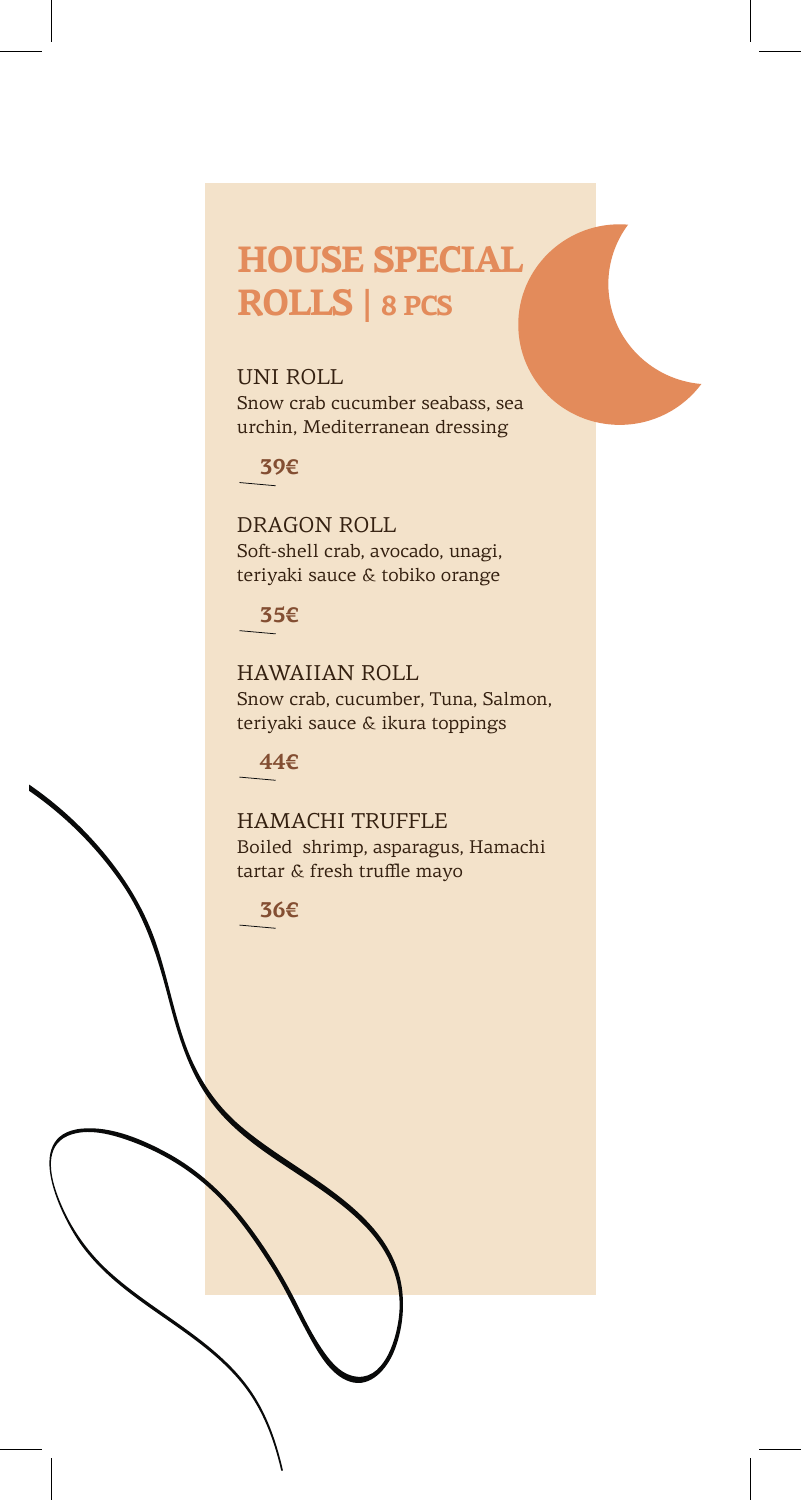# **HOUSE SPECIAL ROLLS | 8 PCS**

#### BAKED YUZU SALMON

Shrimp tempura, cucumber, spicy Salmon tartar, yuzu, sesame, chives & teriyaki

**37€**

CITRUS TUNA ROLL Shrimp tempura, avocado, tuna on top, teriyaki & lime zest

**39€**

CRISPY TEMPURA ROLL Crispy roll in tempura, salmon Philadelphia, asparagus, tobiko & teriyaki sauce

**44€**

CRAZY SALMON ROLL Spicy salmon tartare, cucumber, salmon, torch Japanese mayo, ikura & chives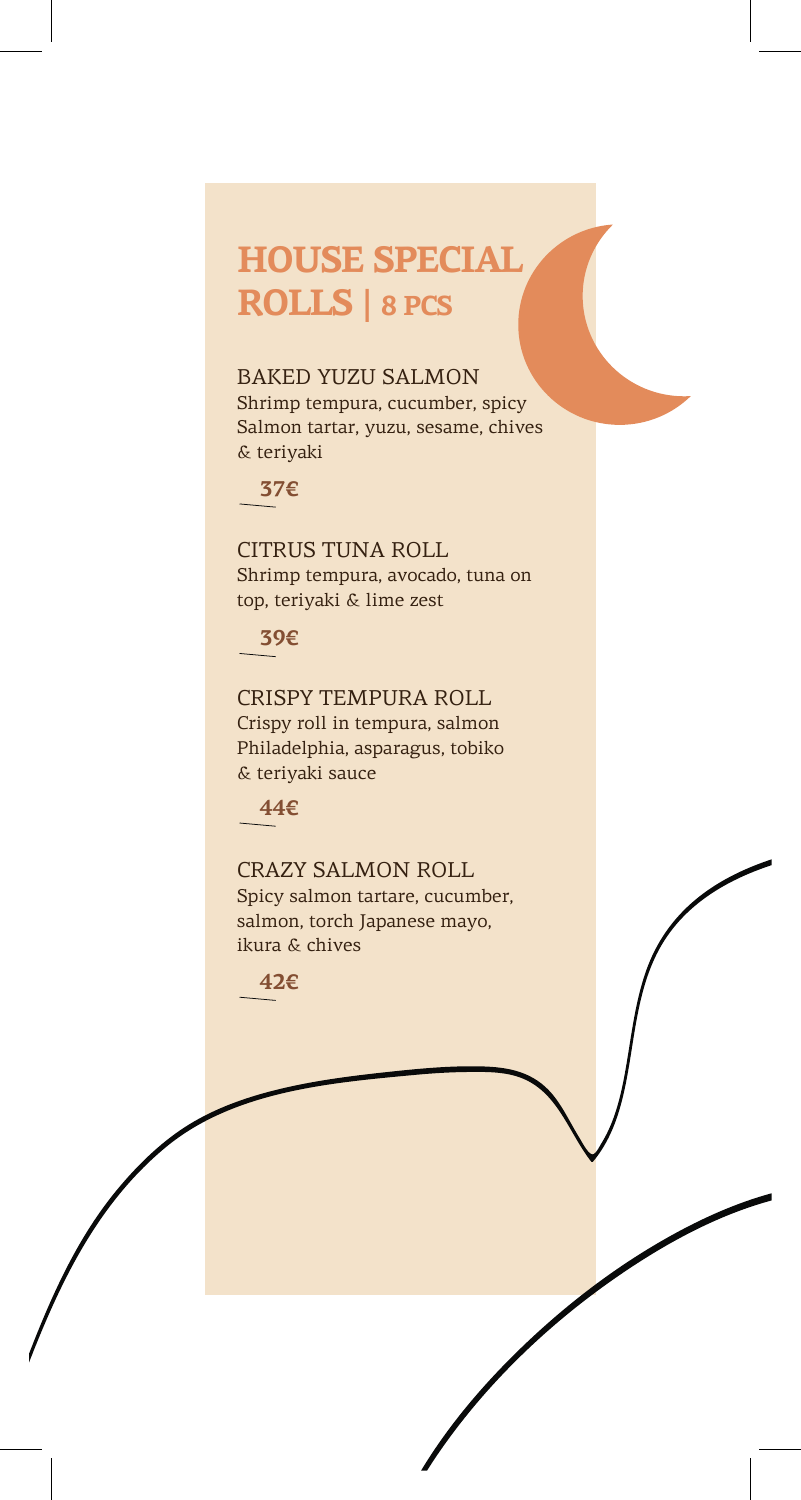

SUSHI CORNER SUSHI CORNER SUSHI CORNER SUSHI CORNER SUSHI CORNER SUSHI CORNER SUSHI C